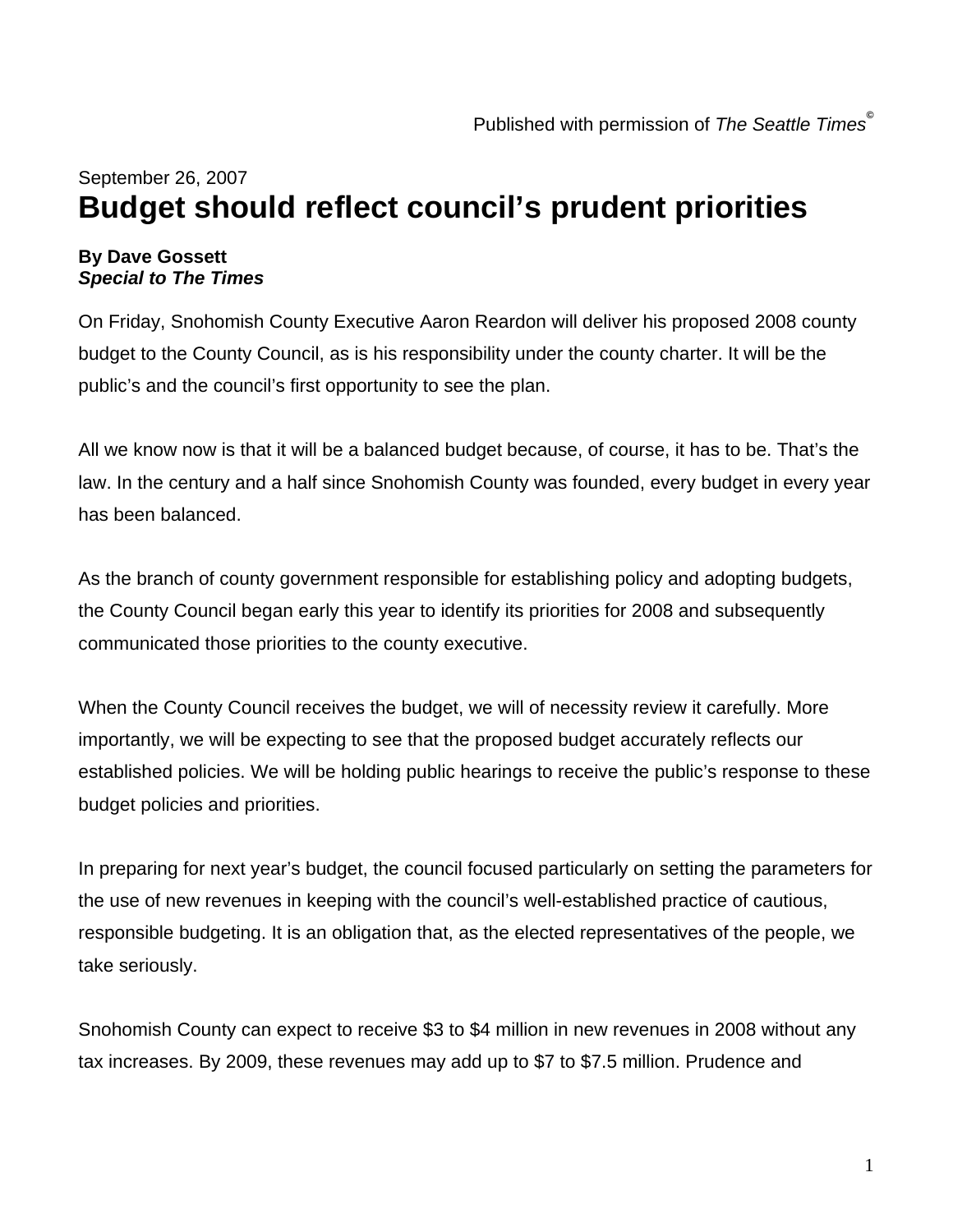common sense suggest these new funds be used for one-time expenditures that do not require ongoing funding and serve the interests of all county residents.

In allocating the new funds, the council directed the executive to apply the following priorities:

- 1. Prevent reductions in essential services;
- 2. Employ responsible debt management, and;
- 3. Allocate the remainder to traffic improvements, park enhancements, and public safety projects.

Preserving essential county services is the council's first priority because people rightfully expect that the important government services they depend on and their taxes pay for will be there when they are needed. From law enforcement through land-use protections to elections, these services are the foundation of good government.

Paying the debt service on government loans is a critical public policy. Last year, it was the county executive's recommendation to roll over a \$1.5 million interest payment on a property purchase.

In terms we can all understand, rolling over the debt service means borrowing money to pay the interest on a loan. Coming on the heels of the current home-loan crisis, another interestpayment rollover is not acceptable. What is common sense for the family budget is equally good for government, where it is the taxpayers who ultimately foot the bill.

Finally, any remaining dollars will be divided equally between traffic improvements and park projects. We can also start building a reserve to implement the recommendations that will flow from the work of the County Council's Blue Ribbon Commission on Criminal Justice Priorities.

The council is confident the executive's budget will reflect these prudent priorities because that's the way our government works – the legislative branch establishes and funds the county's policies and executive branch implements those policies. When the County Council completes